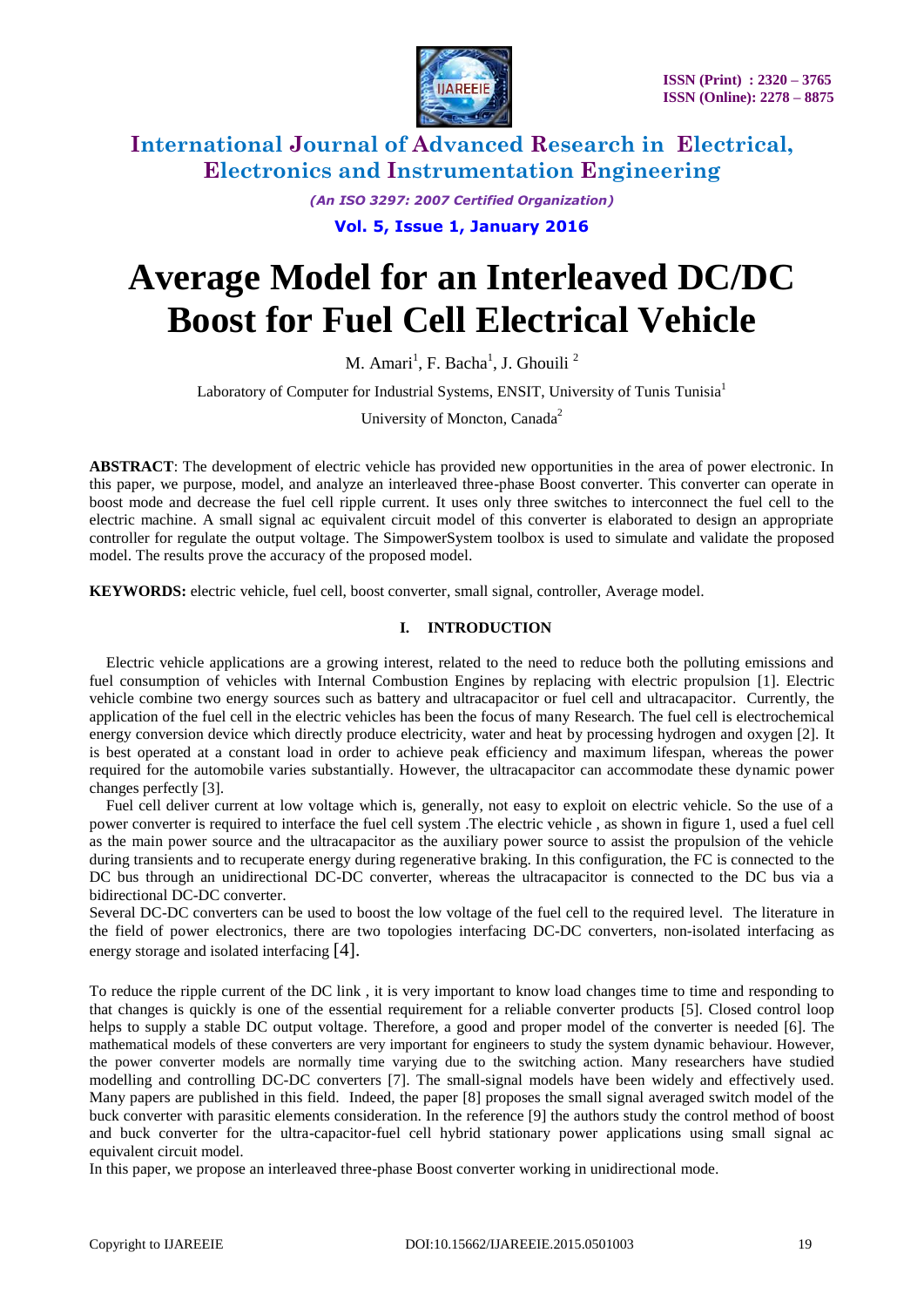

*(An ISO 3297: 2007 Certified Organization)*

## **Vol. 5, Issue 1, January 2016**

The section II of this paper details the topology and the operation mode of the converter. In the section III, the average model of DC-DC converter is detailed. The section IX evaluates the performance of small signal model and the controller design. The conclusion is presented in section X.



Figure 1: Block Diagram of the electric vehicle

#### **II.TOPOLOGY AND OPERATION CONVERTER**

#### a) Chosen topology

Figure 2 shows a topology of the DC-DC converter implanted in to the vehicle. It has a five main components: the unidirectional DC-DC converter based in four MOSFETs  $(T_1, T_2$  and  $T_3)$  and three diodes  $(D_1, D_2$  and  $D_4)$ , the smoothing inductors  $(L_1, L_2 \text{ and } L_3)$ , the output capacitor  $C_0$  and the fuel cell.



Figure 2:Topology of converter

b)Operation converter

The control switching is adjusted by  $\frac{1}{3}$  $\frac{T_s}{r^2}$  where  $T_s$  is the switching period. Figure 3 shows the operation converter  $C_1$ ,  $C_2$  and  $C_3$  denotes respectively the controls signal of the MOSFETs T<sub>1</sub>, T<sub>2</sub> and T<sub>3</sub>. d denotes the controlled duty ratio.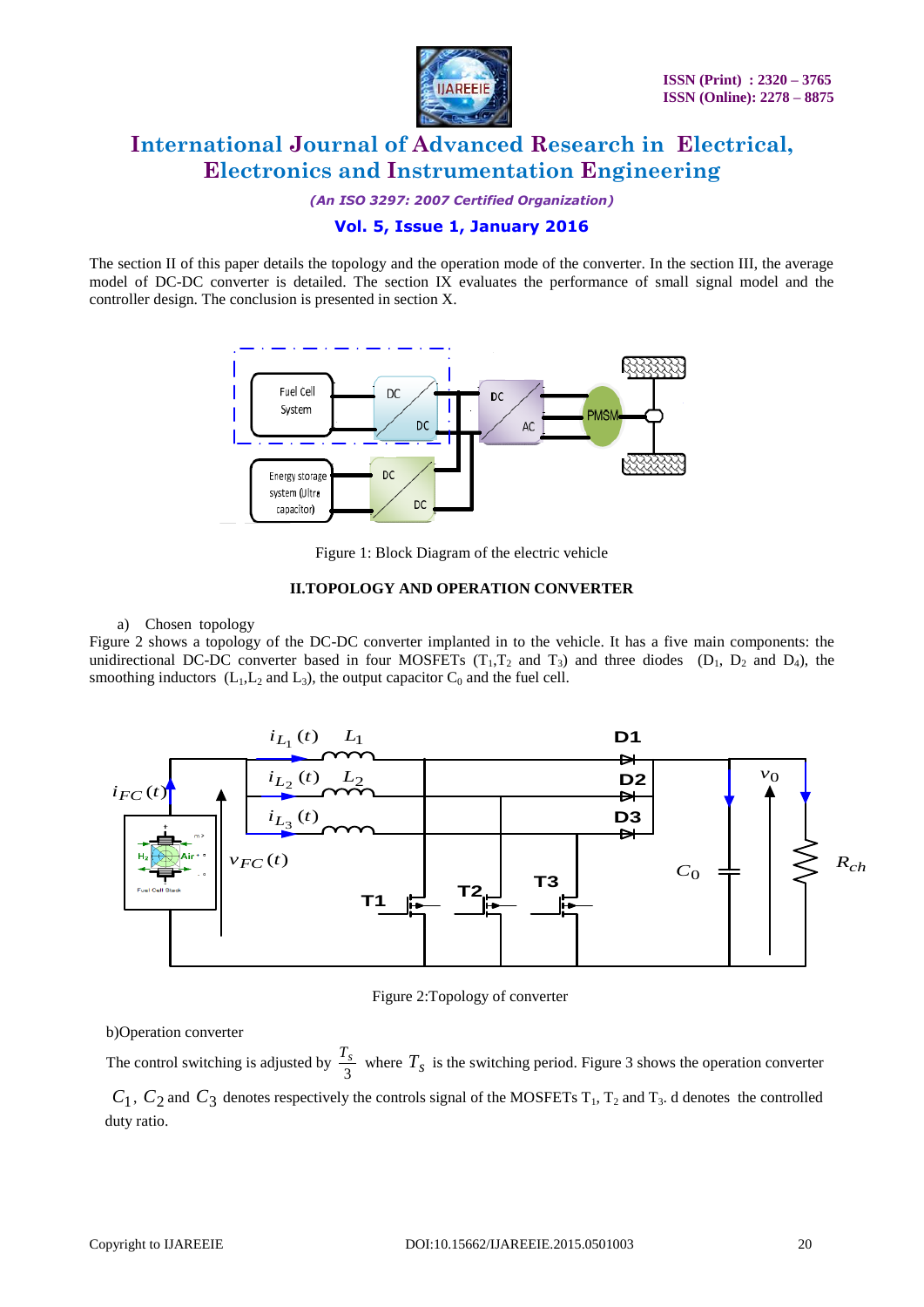

*(An ISO 3297: 2007 Certified Organization)*

## **Vol. 5, Issue 1, January 2016**



#### **III. AVERAGE MODEL OF CONVERTER**

- In the conducting state, each diode is equivalent to a resistor *rD*
- The resistance of each non-conducting switch is infinite.

$$
\begin{cases} x = A \cdot x + B \cdot u \\ y = C \cdot x + D \cdot u \end{cases} \tag{1}
$$

|                                                            |                                  |                                                                                                                                                                               | $T_s(\frac{1}{3}+d$ |                |                                    |                      |              |                |  |
|------------------------------------------------------------|----------------------------------|-------------------------------------------------------------------------------------------------------------------------------------------------------------------------------|---------------------|----------------|------------------------------------|----------------------|--------------|----------------|--|
|                                                            |                                  |                                                                                                                                                                               |                     |                |                                    | $T_s(\frac{2}{3}+d)$ |              |                |  |
|                                                            |                                  | Figure3:Switch waveforms of the converter                                                                                                                                     |                     |                |                                    |                      |              |                |  |
|                                                            |                                  | <b>III. AVERAGE MODEL OF CONVERTER</b>                                                                                                                                        |                     |                |                                    |                      |              |                |  |
|                                                            |                                  | For modelling the DC-DC converter, it is assumed:                                                                                                                             |                     |                |                                    |                      |              |                |  |
|                                                            |                                  | -In the conducting state, each MOSFET is equivalent to a resistor $r_T$                                                                                                       |                     |                |                                    |                      |              |                |  |
|                                                            |                                  | - In the conducting state, each diode is equivalent to a resistor $r_D$                                                                                                       |                     |                |                                    |                      |              |                |  |
|                                                            |                                  | - The resistance of each non-conducting switch is infinite.<br>To model the converter we choose a four state variables including capacitor voltage $vo(t)$ and inductors curr |                     |                |                                    |                      |              |                |  |
|                                                            |                                  | $(i_{L_1}(t), i_{L_2}(t)$ and $i_{L_3}(t)$ ). The state space representation off the system is:                                                                               |                     |                |                                    |                      |              |                |  |
|                                                            |                                  |                                                                                                                                                                               |                     |                |                                    |                      |              |                |  |
| $\begin{cases} x = A.x + B.u \\ y = C.x + D.u \end{cases}$ |                                  |                                                                                                                                                                               |                     |                |                                    |                      |              | (1)            |  |
|                                                            |                                  | Where $x = [i_{L_1}, i_{L_2}, i_{L_3}, v_0]^T$ , $u = v_{FC}$ and $y = v_0$                                                                                                   |                     |                |                                    |                      |              |                |  |
|                                                            |                                  |                                                                                                                                                                               |                     |                |                                    |                      |              |                |  |
|                                                            |                                  |                                                                                                                                                                               |                     |                |                                    |                      |              |                |  |
|                                                            |                                  | There are Three dutys cycle of operation converter, termed as $0 \lt d \lt \frac{1}{3}$ , $\frac{1}{3} \lt d \lt \frac{2}{3}$ and $\frac{2}{3} \lt d \lt 1$ . A period        |                     |                |                                    |                      |              |                |  |
|                                                            |                                  |                                                                                                                                                                               |                     |                |                                    |                      |              |                |  |
|                                                            | a) Case 1: $0 < d < \frac{1}{3}$ |                                                                                                                                                                               |                     |                |                                    |                      |              |                |  |
|                                                            |                                  | The state of any switch and the equivalent circuit for any stage are represnted respectively in the table 1 and figure                                                        |                     |                |                                    |                      |              |                |  |
|                                                            |                                  |                                                                                                                                                                               |                     |                |                                    |                      |              |                |  |
|                                                            | <b>Stages</b>                    | <b>Interval</b>                                                                                                                                                               | $\mathbf{T}_1$      | $\mathbf{T}_2$ | $\mathbf{T}_3$                     | $D_1$                | $D_2$        | $\mathbf{D}_3$ |  |
|                                                            | <b>Stage 1</b>                   | $[0, dT_s]$                                                                                                                                                                   | 1                   | $\bf{0}$       | $\bf{0}$                           | $\bf{0}$             | $\mathbf{1}$ | 1              |  |
|                                                            | Stage 2                          | $[dT_s,\frac{T_s}{2}]$                                                                                                                                                        | $\bf{0}$            | $\bf{0}$       | $\bf{0}$                           | 1                    | 1            | 1              |  |
|                                                            | Stage 3                          |                                                                                                                                                                               | $\boldsymbol{0}$    | $\mathbf{1}$   | $\boldsymbol{0}$                   | $\mathbf{1}$         | $\bf{0}$     | $\mathbf{1}$   |  |
|                                                            | <b>Stage 4</b>                   |                                                                                                                                                                               | $\boldsymbol{0}$    | $\bf{0}$       | $\bf{0}$                           | $\mathbf{1}$         | $\mathbf{1}$ | $\mathbf{1}$   |  |
| $T_s$ consists of six stages.                              | Stage 5                          | $\frac{[\frac{T_s}{3}, T_s(\frac{1}{3} + d)]}{[T_s(\frac{1}{3} + d), \frac{2T_s}{3}]}$                                                                                        | $\boldsymbol{0}$    | $\bf{0}$       | 1                                  | $\mathbf{1}$         | $\mathbf{1}$ | $\bf{0}$       |  |
|                                                            | Stage 6                          | $\frac{2T_s}{3}, T_s(\frac{2}{3}+d)$<br>$[T_s(\frac{2}{3}+d),T_s]$                                                                                                            | $\bf{0}$            | $\bf{0}$       | $\bf{0}$                           | $\mathbf{1}$         | $\mathbf{1}$ | $\mathbf{1}$   |  |
|                                                            |                                  |                                                                                                                                                                               |                     |                | Table 1: States of switches: case1 |                      |              |                |  |

Table 1: States of switches: case1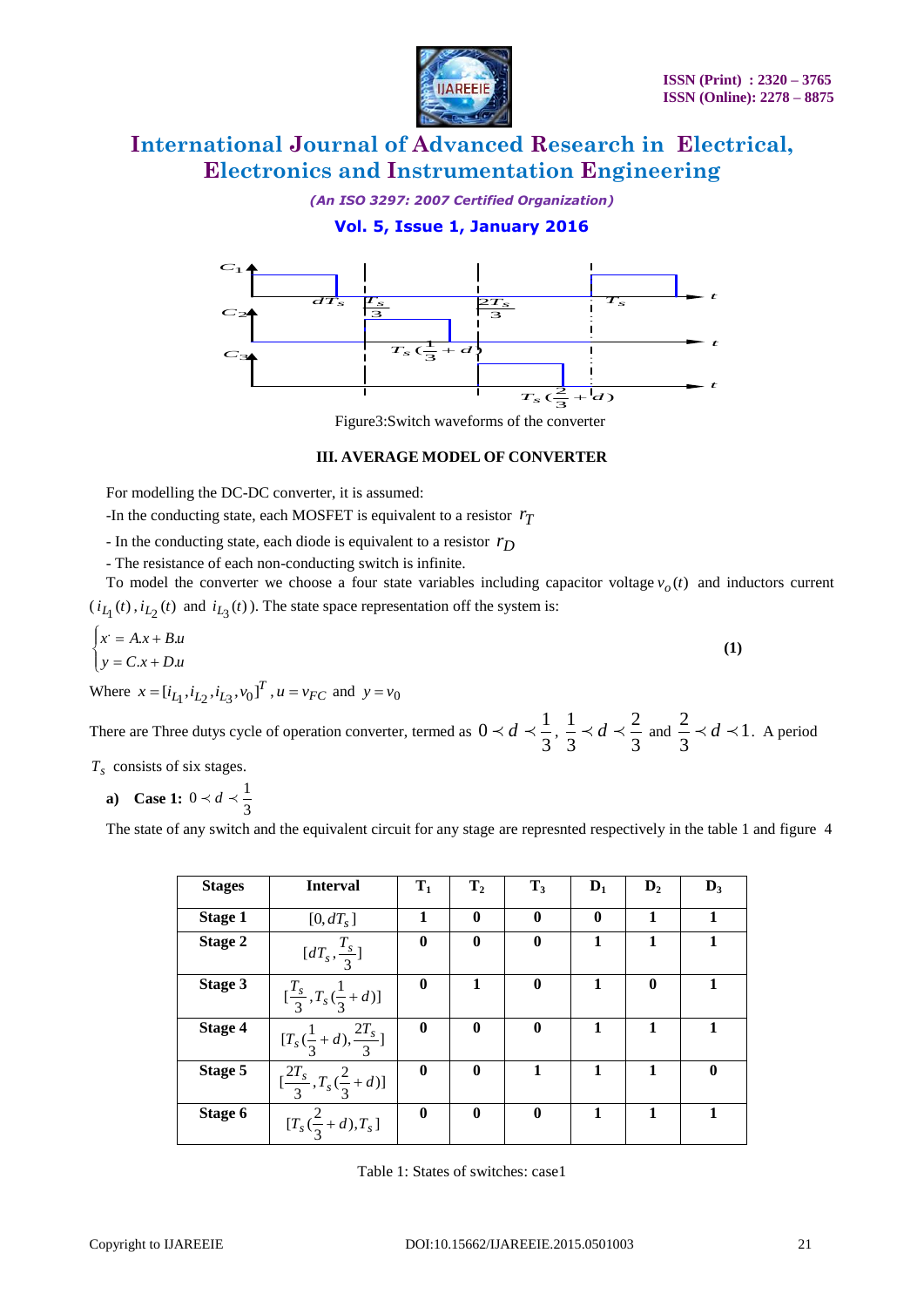

*(An ISO 3297: 2007 Certified Organization)*

## **Vol. 5, Issue 1, January 2016**





Figure 4: Equivalent circuit

Referring the equivalent circuits in Figure 4 the converter can be described by the following state-space description:

$$
\begin{cases} x = A_{1i} x + B_{1i} u \\ y = C_{1i} x \end{cases}
$$
 (2)

Where i is the stage rank. The matrix expressions are the following:

$$
A_{11} = \begin{pmatrix} \frac{-r_T}{L} & 0 & 0 & 0 \\ 0 & \frac{-r_D}{L} & 0 & \frac{-1}{L} \\ 0 & 0 & \frac{-r_D}{L} & \frac{-1}{L} \\ 0 & \frac{1}{C_0} & \frac{1}{C_0} & \frac{-1}{R_{ch}C_0} \end{pmatrix}
$$
  

$$
A_{12} = A_{14} = A_{16} = \begin{pmatrix} \frac{-r_D}{L} & 0 & 0 & \frac{-1}{L} \\ 0 & \frac{-r_D}{L} & 0 & \frac{-1}{L} \\ 0 & 0 & \frac{-r_D}{L} & \frac{-1}{L} \\ \frac{1}{C_0} & \frac{1}{C_0} & \frac{1}{C_0} & \frac{-1}{R_{ch}C_0} \end{pmatrix}
$$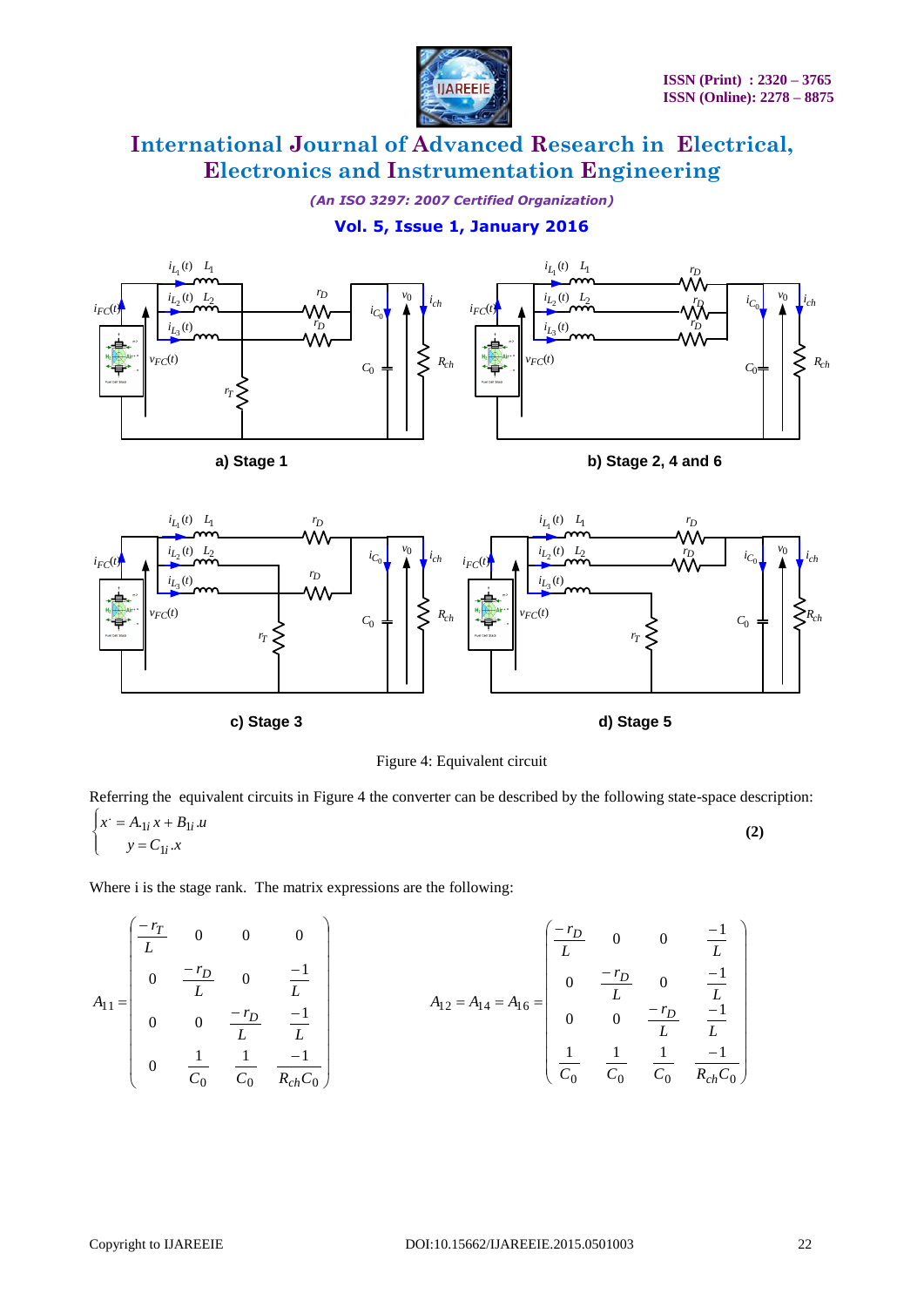

*(An ISO 3297: 2007 Certified Organization)*

## **Vol. 5, Issue 1, January 2016**

$$
A_{13} = \begin{pmatrix} -r_D & 0 & 0 & -1 \\ L & 0 & 0 & \frac{-1}{L} \\ 0 & \frac{-r_T}{L} & 0 & 0 \\ 0 & 0 & \frac{-r_D}{L} & \frac{-1}{L} \\ \frac{1}{C_0} & 0 & \frac{1}{C_0} & \frac{-1}{R_{ch}C_0} \end{pmatrix} \qquad A_{15} = \begin{pmatrix} -r_D & 0 & 0 & \frac{-1}{L} \\ L & 0 & 0 & \frac{-r_D}{L} & \frac{-1}{L} \\ 0 & \frac{-r_D}{L} & 0 & \frac{-r_T}{L} & 0 \\ 0 & 0 & \frac{-r_T}{L} & 0 \\ \frac{1}{C_0} & \frac{1}{C_0} & 0 & -\frac{1}{R_{ch}C_0} \end{pmatrix},
$$

$$
B_{11} = B_{12} = B_{13} = B_{14} = B_{15} = B_{16} = \left[\frac{1}{L} \quad \frac{1}{L} \quad \frac{1}{L} \quad 0\right]^T \quad C_{11} = C_{12} = C_{13} = C_{14} = C_{15} = C_{16} = \begin{bmatrix} 0 & 0 & 0 & 1 \end{bmatrix}
$$

State space averaging techniques are employed to get a set of equations that describe the system over one switching period. We get the following expression:

$$
A = d(A_{11} + A_{13} + A_{15}) + 3(1 - d)A_{12}
$$
  
\n
$$
B = B_{11}
$$
  
\n
$$
C = C_{11}
$$
\n(3)

Substituting  $A_{11}$ ,  $A_{12}$ ,  $A_{13}$ ,  $A_{15}$ ,  $B_{11}$  and  $C_{11}$  in (3), we get:

$$
A = \begin{pmatrix}\n-\frac{(d.r_T + (3-d).r_D)}{L} & 0 & 0 & \frac{d-3}{L} \\
0 & -\frac{(d.r_T + (3-d)r_D)}{L} & 0 & \frac{d-3}{L} \\
0 & 0 & \frac{1-(d.r_T + (3-d)r_D)}{L} & \frac{d-3}{L} \\
\frac{3-d}{C_0} & \frac{3-d}{C_0} & \frac{3-d}{C_0} & -\frac{1}{R_{ch}C_0}\n\end{pmatrix}
$$
\nMode 2:  $\frac{1}{2} \prec d \prec \frac{2}{2}$ 

 $b)$ 3 3

 $\overline{\phantom{a}}$  $\mathfrak{c}$ 

 $\vert$ ₹  $\int$ 

The state of any switch is indicated in the following table.

| <b>Stages</b>  | <b>Interval</b>                                   | $\mathbf{T}_1$   | $\mathbf{T}_2$   | $T_3$    | $\mathbf{D}_1$ | $\mathbf{D}_2$ | $D_3$            |
|----------------|---------------------------------------------------|------------------|------------------|----------|----------------|----------------|------------------|
| <b>Stage 1</b> | $[0, (d - \frac{1}{3})T_s]$                       | 1                | $\mathbf{0}$     | 1        | $\bf{0}$       | 1              | $\bf{0}$         |
| Stage 2        | $[(d-\frac{1}{3})T_s,\frac{I_s}{3}]$              | 1                | $\mathbf{0}$     | $\bf{0}$ | $\mathbf{0}$   | 1              | 1                |
| <b>Stage 3</b> | $t \in [\frac{T_s}{3}, dT_s]$                     | 1                |                  | $\bf{0}$ |                | $\bf{0}$       |                  |
| <b>Stage 4</b> | $[dT_s,\frac{2T_s}{3}]$                           | 1                | $\mathbf{0}$     | $\bf{0}$ |                | $\bf{0}$       |                  |
| Stage 5        | $\left[\frac{2T_s}{3}, T_s(\frac{1}{3}+d)\right]$ | $\boldsymbol{0}$ |                  |          | 1              | $\bf{0}$       | $\boldsymbol{0}$ |
| Stage 6        | $[T_s(\frac{1}{3}+d),T_s]$                        | 1                | $\boldsymbol{0}$ | $\bf{0}$ | 1              | 1              | $\boldsymbol{0}$ |

Table2: State of switches-Mode 2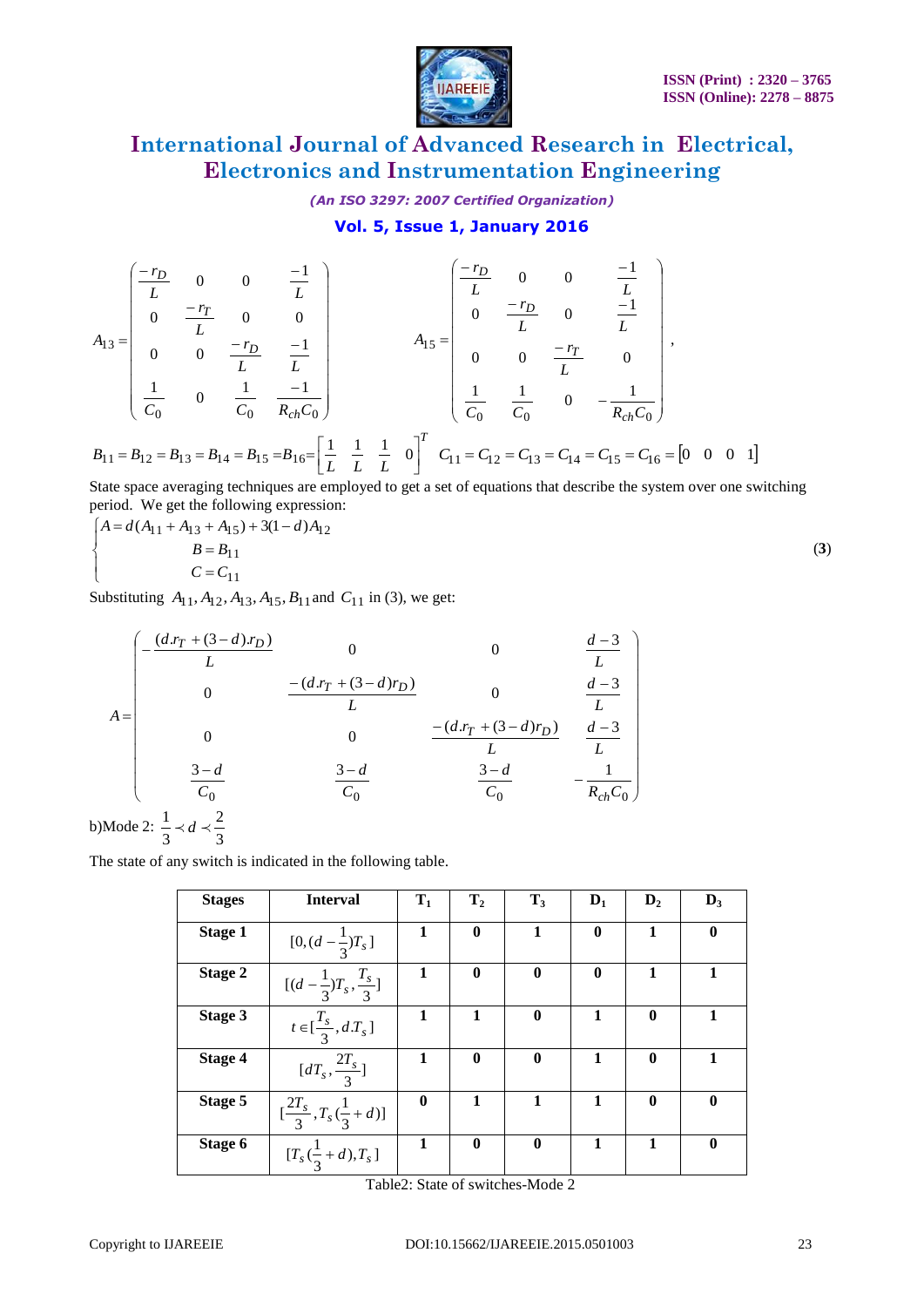

*(An ISO 3297: 2007 Certified Organization)*

## **Vol. 5, Issue 1, January 2016**

The equivalent circuit for any stage is represented by the following figure:



Figure 5: Equivalent circuit for mode 2

For any stage, the state space model can be obtained by the following equation

$$
\begin{cases} x = A_{2i} \cdot x + B_{2i} \cdot u \\ y = C_{2i} \cdot x \end{cases} \tag{4}
$$

Where i is the stage rank. The matrix expressions are the following: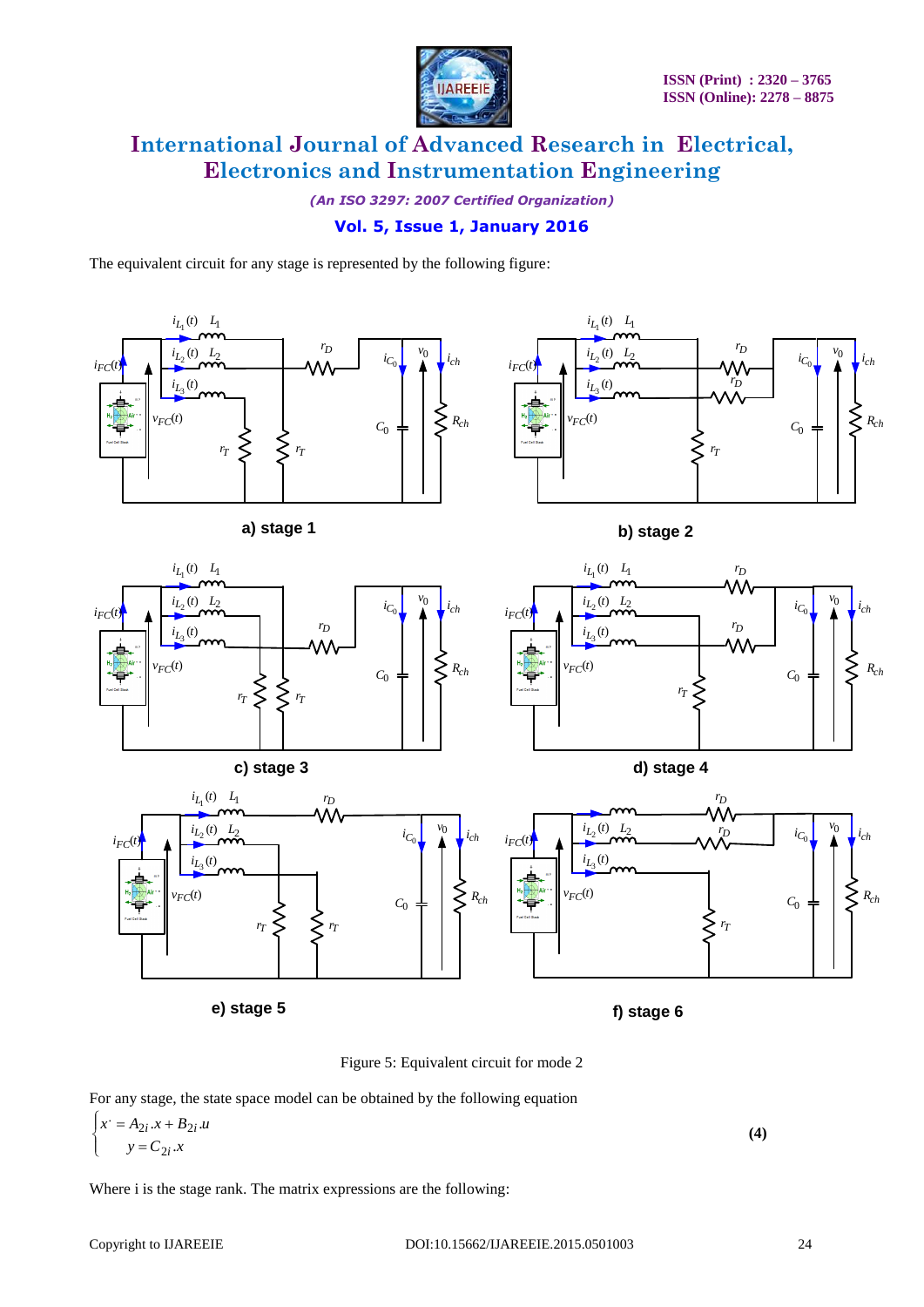

*(An ISO 3297: 2007 Certified Organization)*

**Vol. 5, Issue 1, January 2016**

$$
A_{21} = \begin{pmatrix} \frac{-r_T}{L} & 0 & 0 & 0 \\ 0 & \frac{-r_D}{L} & 0 & \frac{-1}{L} \\ 0 & 0 & \frac{-r_T}{L} & 0 \\ 0 & \frac{1}{C_0} & 0 & \frac{-1}{R_{ch}C_0} \end{pmatrix} A_{22} = \begin{pmatrix} \frac{-r_T}{L} & 0 & 0 & 0 \\ 0 & \frac{-r_D}{L} & 0 & \frac{-1}{L} \\ 0 & 0 & \frac{-r_D}{L} & \frac{-1}{L} \\ 0 & \frac{1}{C_0} & \frac{1}{C_0} & \frac{1}{C_0} & \frac{-1}{R_{ch}C_0} \end{pmatrix} A_{23} = \begin{pmatrix} \frac{-r_T}{L} & 0 & 0 & 0 \\ 0 & \frac{-r_T}{L} & 0 & 0 \\ 0 & 0 & \frac{-r_D}{L} & \frac{-1}{L} \\ 0 & 0 & \frac{1}{C_0} & \frac{-1}{R_{ch}C_0} \end{pmatrix}
$$

$$
A_{24} = \begin{pmatrix} -r_D & 0 & 0 & -1 \ L & 0 & 0 & \frac{1}{L} \\ 0 & -r_T & 0 & 0 & 0 \\ 0 & 0 & \frac{r_D}{L} & \frac{1}{L} \\ \frac{1}{C_0} & 0 & \frac{1}{C_0} & \frac{1}{R_{ch}C_0} \end{pmatrix} A_{25} = \begin{pmatrix} -r_D & 0 & 0 & -1 \ L & 0 & 0 & \frac{1}{L} \\ 0 & -r_T & 0 & 0 & 0 \\ 0 & 0 & \frac{r_D}{L} & 0 & \frac{1}{L} \\ \frac{1}{C_0} & 0 & 0 & \frac{1}{R_{ch}C_0} \end{pmatrix} A_{26} = \begin{pmatrix} -r_D & 0 & 0 & \frac{-1}{L} \\ 0 & \frac{r_D}{L} & 0 & -\frac{1}{L} \\ 0 & 0 & \frac{1}{L} & \frac{1}{C_0} \\ \frac{1}{C_0} & \frac{1}{C_0} & \frac{1}{C_0} & 0 & \frac{1}{R_{ch}C_0} \end{pmatrix}
$$

$$
B_{21} = B_{22} = B_{23} = B_{24} = B_{25} = B_{26} = \begin{bmatrix} \frac{1}{L} & \frac{1}{L} & \frac{1}{L} & 0 \end{bmatrix}^T C_{21} = C_{22} = C_{23} = C_{24} = C_{25} = C_{26} = \begin{bmatrix} 0 & 0 & 0 & 1 \end{bmatrix}
$$

For this mode, over one switching period, the average state space of the converter can be obtained as:

$$
\begin{cases} x = A_2 x + B_2 u \\ y = C_2 . x \end{cases}
$$
 (4)

Where:

$$
\begin{cases}\nA_2 = (d - \frac{1}{3})(A_{21} + A_{23} + A_{25}) + (\frac{2}{3} - d)(A_{22} + A_{24} + A_{26}) \\
B_2 = B_{21} \\
C_2 = C_{21}\n\end{cases}
$$
\n(5)

Substituting  $A_{21}$ ,  $A_{22}$ ,  $A_{23}$ ,  $A_{25}$ ,  $A_{24}$ ,  $A_{26}$ ,  $B_{21}$  and  $C_{21}$  in (5), we get:

$$
A_2 = \begin{pmatrix}\n-\frac{(d.r_T + (1-d) r_D)}{L} & 0 & 0 & \frac{d-1}{L} \\
0 & -\frac{(d.r_T + (1-d) r_D)}{L} & 0 & \frac{d-1}{L} \\
0 & 0 & \frac{-(d.r_T + (1-d) r_D)}{L} & \frac{d-1}{L} \\
\frac{1-d}{C_0} & \frac{1-d}{C_0} & \frac{1-d}{C_0} & -\frac{1}{R_{ch}C_0}\n\end{pmatrix}
$$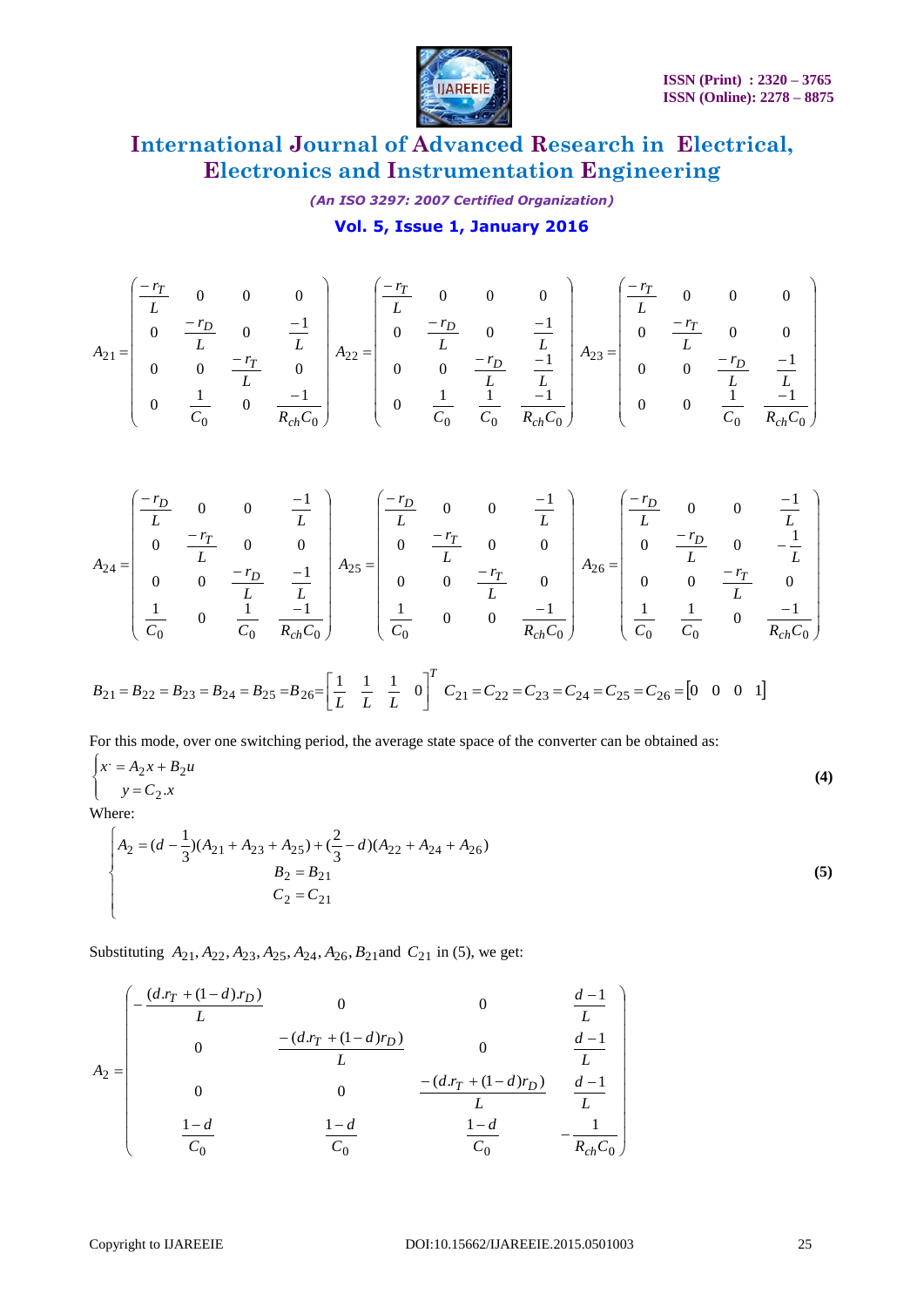

*(An ISO 3297: 2007 Certified Organization)*

## **Vol. 5, Issue 1, January 2016**

#### **IV .SMALL SIGNAL ANALYSIS AND CONTROLLER DESIGN**

In the small signal model of the DC-DC converter, the main focus is on determining the transfer function governing the converter operation. The converter is considered a nonlinear, time-depent system, linearized through averaging method about selected operating point [10]. The variables were analysed to direct components (upper case letter) and a small ac perturbation (represented by(~).

$$
\begin{cases}\n x = X + \tilde{x} \\
 y = Y + \tilde{y} \\
 d = D + \tilde{d} \\
 u = U + \tilde{u}\n\end{cases}
$$
\n(6)

We are interested to studied the DC –DC converter if  $\frac{1}{3} \prec d \prec \frac{2}{3}$ 2 3  $\frac{1}{2}$   $\prec$  d  $\prec$ 

The steady state is :  $A_2X + B_2U = 0$  and  $Y = -C_2.A_2^{-1}B_2U$  (7)

Substitution of the equation (6) into state equation (4) ,we obtained:

$$
x = [(D + \hat{d} - \frac{1}{3})(A_{21} + A_{23} + A_{25}) + (\frac{2}{3} - D - \hat{d})(A_{22} + A_{24} + A_{26})](X + \bar{x}) + B_2(U + \bar{u})
$$

If terms with product of *d* Ų

If terms with product of 
$$
\tilde{d}
$$
,  $\tilde{x}$  (negligible), the small signal components have the following equation :  
\n
$$
\begin{cases}\n\tilde{x} = A_2 \tilde{x} + X[A_{21} + A_{23} + A_{25} - (A_{22} + A_{24} + A_{25})]\tilde{d} + B_2 \tilde{u} \\
\tilde{y} = C_2 \tilde{x}\n\end{cases}
$$
\n(8)

Using Laplace transform:

Using Laplace transform:  
\n
$$
\begin{cases}\n\bar{x}(s) = (sI - A_2)^{-1} (A_{21} + A_{23} + A_{25} - (A_{22} + A_{24} + A_{26})) X \cdot \bar{d}(s) + (sI - A_2)^{-1} B_2 \bar{u}(s) \\
\bar{y}(s) = C_2 \bar{x}(s)\n\end{cases}
$$
\n(9)

For obtaining transfer function of output voltage to duty cycle, the perturbation of input voltage is assumed to be zero

and therefore:

 $\sqrt{ }$ 

$$
\frac{\tilde{y}(s)}{\tilde{d}(s)} = C_2[sI - A_2]^{-1} (A_{21} + A_{23} + A_{25} - (A_{22} + A_{24} + A_{26}))X
$$
\n(10)

A PID controller is used for regulate the output voltage of the DC-DC converter as shows the following figure. The output voltage is fed back to the voltage controller so that the output voltage is kept near the voltage reference signal.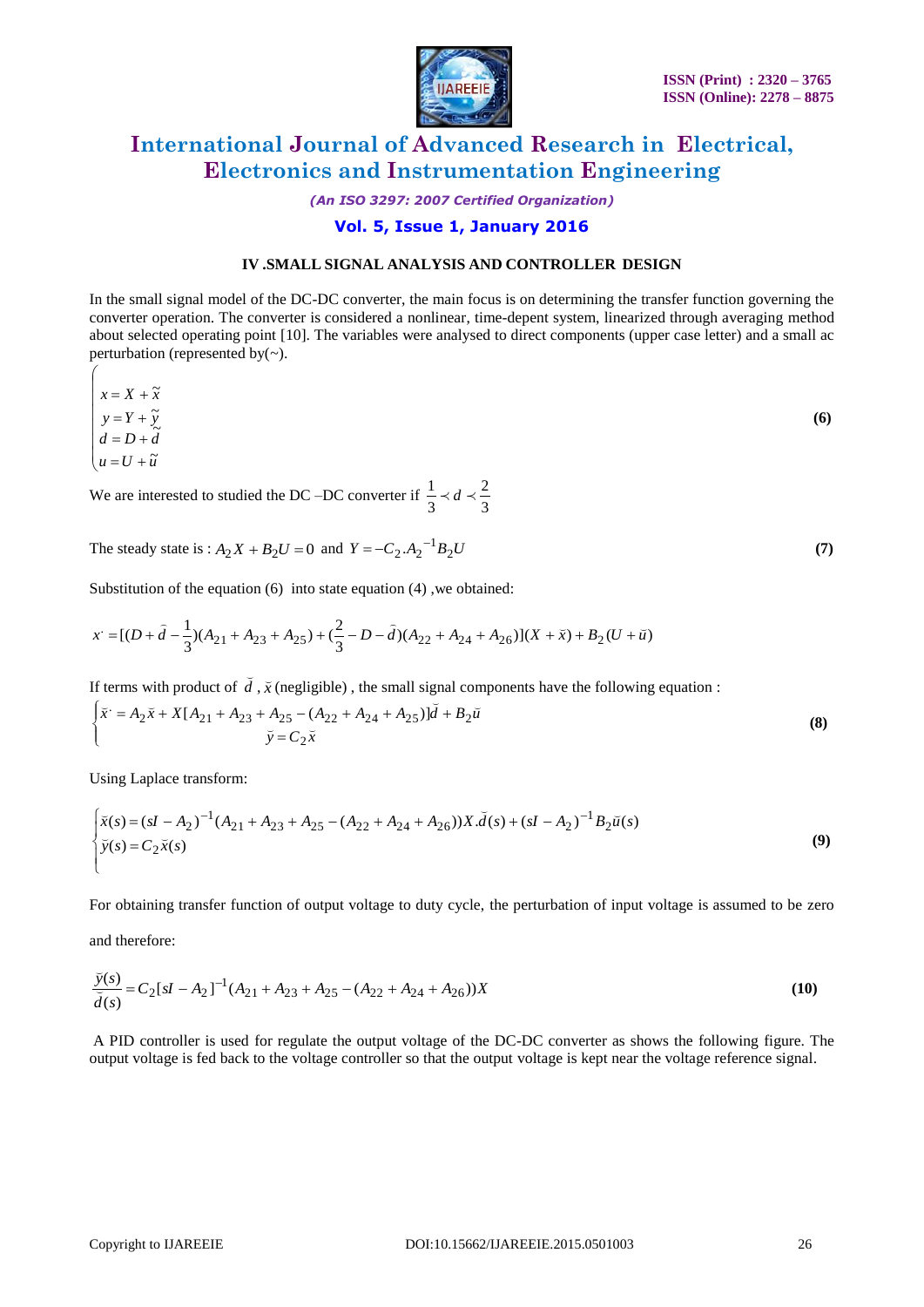

*(An ISO 3297: 2007 Certified Organization)*



Figure 6: Voltage controller

#### **V. RESULT AND DISCUSSION**

The parameter of the DC-DC converter and the fuel cell as shown in the following table

| Parameter                 | Value                |
|---------------------------|----------------------|
| Fuel cell voltage         | $V_{\text{FC}}=24V$  |
| Fuel cell power           | $P_{FC}=1200W$       |
| Inductor                  | $L=1.5mH$            |
| Switching freqeuncy       | $F=10Khz$            |
| Duty cycle                | $D=0.64$             |
| <b>MOSFET ON resistor</b> | $r_T = 0.005 \Omega$ |
| Load resistor             | $R_{ch} = 4 \Omega$  |
| Diode ON resistor         | $r_D=0.006\Omega$    |

Table 3:Converte parameters

Figure 7 shows the currents flowing through the inductors  $(L_1, L_2, L_3)$  and the fuel cell current. The shape shows that the ripple current of fuel cell its equal to 0.08A but the ripple of the inductor current is equal to 0.76A.



Figure 7: Inductors currents and fuel cell current

Figure 8 gives the output voltage that its ripple is equal a 1.76V. The figure also shows the average model simulated with D=0.64 then in time 0.5 second the duty cycle change from 0.64 to 0.645.



Figure 8: Open loop system response to change duty cycle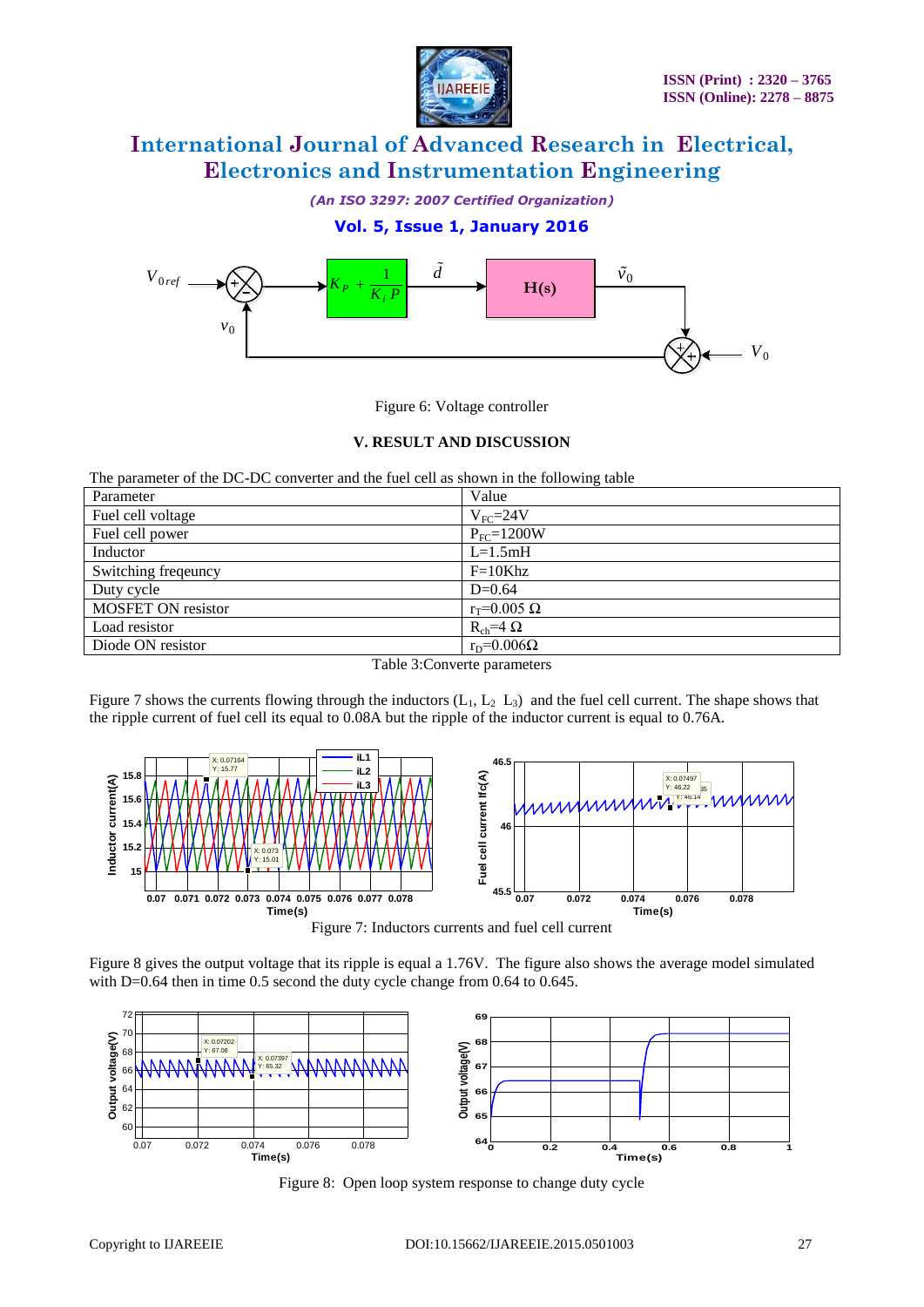

*(An ISO 3297: 2007 Certified Organization)*

## **Vol. 5, Issue 1, January 2016**

Simulation results are shown in figure 9. It can be seen that the controller can regulate voltage in the desired voltage in proper time with changing of the fuel cell voltage.



Figure 9: Closed loop system response

#### **VI.CONCLUSION**

In this paper, the analysis has concentrated on finding the average model for interleaved DC/DC Boost ,only taking into account the parasitic resistance of the MOSFET and diode. Simulation results for the DC-DC converter show the feasibility of the proposed model for steady-state analysis and small signal analysis and verify the derived model. A PI controller has been presented to regulate the output voltage in changing the duty cycle. error. Using both formal analysis and simulation, it has been proven that the obtained model achieves the performances such as small settling time, slight overshoot, and very low steady-state error.

#### **REFERENCES**

- [1] H.S.Khaldi and A.C.Ammari ""Design and Comparison of two DC/DC Converter Topologies Interfacing a Hybrid Energy Storage System to the DC Bus " International Conference on Control, Engineering & Information Technology (CEIT'14), Tunisia 2014.
- [2] S. Tsotoulidis and A. Safacas " Analysis of a Drive System in a Fuel Cell and Battery powered Electric Vehicle". International Journal Of Renewable Energy Research, Vol.1, issue.3, pp.31-42 ,2011.
- [3] J. Shang ,K.Kendall and B.C.Bullet ". Hybrid hydrogen PEM fuel cell and batteries without DC–DC converter", International Journal of Low –Carbon Technologies ,Vol.8, Issue 4, pp.1-6, 2013.
- [4] A.Boucherit, A.Djerdir and M. Cirrincione "A New Topology of a Variable Output-Voltage DC-DC Converter for Fuel Cell Vehicles" Journal of Energy and Power Engineering,Vol.6, issue 11, pp.1848-1855, 2012.
- [5] M. Sai Krishna Reddy\* , Ch. Kalyani, M. Uthra and D. Elangovan "" A Small Signal Analysis of DC-DC Boost Converter"", Indian Journal of Science and Technology, Vol.8, issue.2, pp.1-6, 2015.
- [6] L. Mohammadian, E. Babaei and M. B.B.Sharifian."" Buck-Boost DC-DC Converter Control by Using the Extracted Model from Signal Flow Graph Method""International Journal of Applied Mathematics, Electronics and Computers,vol..3, issue3, pp.155-160, 2015.
- [7] M.Sarailoo ,Z.Rahmani and B. Rezaie "Fuzzy Predictive Control of Step-Down DC-DC Converter Based on Hybrid System Approach" I.J. Intelligent Systems and Applications, vol.2, issue.1, pp.1-13, 2014.
- [8] A.Skandarnezhad1, A.Rahmati1 , A.Abrishamifar1 and A.Kalteh"" Small-Signal Transfer-Function Extraction of a Lossy Buck Converter Using ASM Technique"", International Journal of Innovative Research in Electrical, Electronics, Instrumentation and Control Engineering Vol. 2, Issue .7, pp.1760-1763, 2014.
- [9] W.Na,B.Gou and T.Kim "Analysis and control of a bidirectional DC- DC converter for an ultra-capacitor in a fuel cell generation system" ,JEE: Theory and application, vol.1, pp .72-78, 2010.
- [10] F.Misoc" Acomparative study of DC-DC converters effects in the output characteristics of direct ethanol fuel cell and Nicd batteries", thesis,Kansas State University, Manhattan, USA,2007.